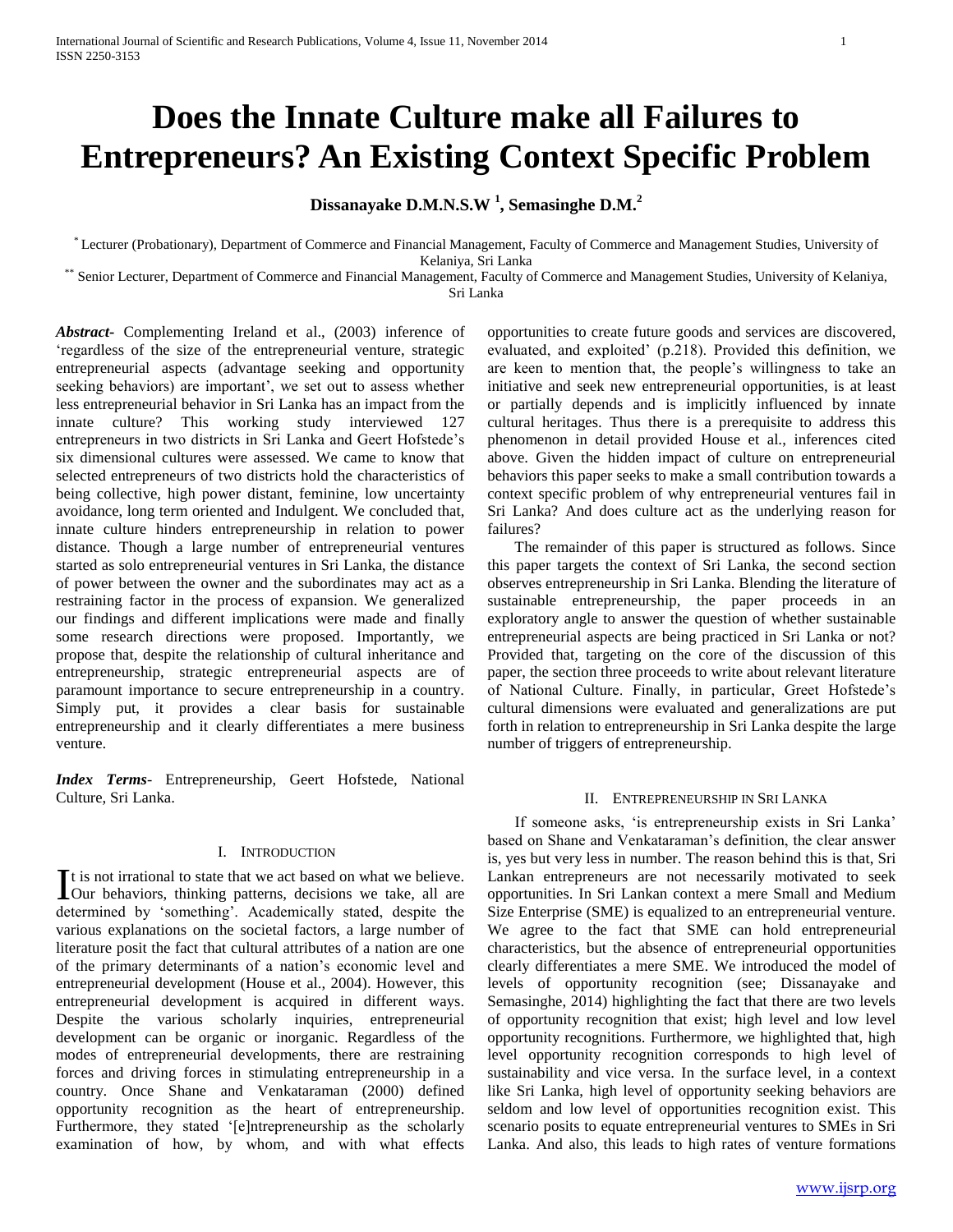and high rates of venture failures despite the other factors of venture failure. However, without assessing it empirically, while observing the environment of Sri Lanka, we mention that, the majority of Sri Lankan business owners do not seek entrepreneurial opportunities, and thus they are illiterate in that angle.

 In fact, Sri Lanka"s SME sector makes up a large part of the country, accounting for 80 percent of the overall business sector. SMEs have proliferated to each sector of Sri Lankan economy. In fact, approximately 20 percent of the industrial activities are contributed by agricultural related business. Furthermore, service SMEs contribute more than 90 percent in business establishments. It is considered that SMEs are the major source of employment generation. It is the generally accepted fact that, around 30 percent of the total employment in Sri Lanka is being contributed by the SME sector. Our recent studies in relation to Sri Lankan entrepreneurs depicted the facts that there is a gender bias in SME ownership. The majority of SME owners are women. Furthermore, our descriptive analysis showed that their financial literacy is significantly low. We believe that, this observation is one of the causes of venture failures. Similarly, Drexler et al., (2014) asserted that micro-entrepreneurs generally lack financial knowledge.

 Given facts in relation to the surface level of entrepreneurship in Sri Lanka, this section proceeds to establish what sustainable entrepreneurship requires. First we firmly believe that, sustainable entrepreneurship is predominantly backed by opportunity recognition. It is apparent that almost all the successful entrepreneurs in the world start from a unique entrepreneurial opportunity. It is an entrepreneurial opportunity, which brings a solution to an existing problem in the marketplace. An entrepreneurial opportunity may be captured by an individual (solo/independent entrepreneur) or by a company (corporate entrepreneur). Corporate entrepreneurship can be defined as a phenomenon where entrepreneurship is practiced at firm level. Provided the two extremes, Ireland et al., (2003) postulated that small entrepreneurial firms have a higher tendency to seek for entrepreneurial opportunities, whereas large firms have a higher tendency to seek competitive advantages over its competitive counterparts. Furthermore, they highlighted that, all the entrepreneurial firms, regardless of the size of the venture, should simultaneously practice advantage seeking behaviors and opportunity seeking behaviors. We believe that this premise is applicable regardless of the size, type and the context of entrepreneurship. Despite other factors leading to failure of a venture, we state that if all entrepreneurial firms are geared toward advantage seeking and opportunity seeking behaviors simultaneously, sustainable entrepreneurship can be executed.

 We believe that, being entrepreneurial requires initiatives implemented from the foundation of the venture itself. We call it foundation, because the beliefs of the owner manager, vested cultural backgrounds of him/her, passion he/she has towards the entrepreneurial venture are some of the neglected areas of entrepreneurship development. We assert that in order to recognize entrepreneurial opportunities (see, Shane and Venkataraman, 2000) and the people"s willingness to execute an entrepreneurial opportunity at least or partially depend and are implicitly influenced by cultural heritages. Therefore, without

any empirical inference we state that, the coherent picture of sustainable entrepreneurship requires developments implemented from the foundation level. Stated concisely, opportunity recognition, strategic entrepreneurial aspects, innate cultural factors are some of the prime important factors of sustainable entrepreneurship.

#### III. NATIONAL CULTURE – A THEORETICAL VIEW

## **3.1. National Culture and Entrepreneurship**

 The impetus of entrepreneurship in a country mostly lies within the individuals in that society and on degree of internal and external stimuli with regard to the spirit of enterprises. Given this, the key question arises, what actually triggers entrepreneurship? Regardless of the divers aspects of triggers of entrepreneurship, national culture and the relationship it has with the entrepreneurial activities are vital. We put forth this point because, innate culture in a nation invariably has a link with how people think and behave. If so, one can simply determine that, culture shapes entrepreneurship. It may either hinder or stimulate.

 It is a fact that the development of entrepreneurship can be largely attributed to culture. Also, some countries' cultures have a greater tendency for entrepreneurship whereas others do not (Ohe, et al., 1991). Since entrepreneurial orientation acts as the sole indicator of entrepreneur's strategy and the vested culture shapes the strategy of entrepreneurs, it is rational to argue that the culture acts as a major cause to shape the entrepreneurial strategy. Besides, given the importance of entrepreneurial orientation Wiklund and Shepherd (2005) write that entrepreneurial orientation is critical for the development of a firm and it offers a beneficial framework for research entrepreneurial activity. Furthermore, entrepreneurship widely accepts the need of individual fulfillment, achievement and career, etc. Also entrepreneurial orientation acts as the strategy of a sole entrepreneur. Thus we state that individual fulfillment and achievement can be largely attributed to effective execution of entrepreneurial strategy, in other words, entrepreneurial orientation. On the other hand culture of a particular country needs to be a supportive and a vital aspect to address.

 Many scholarly investigations have addressed the link between entrepreneurship and national culture, and they state that, views and attitudes of key decision makers in firms reflect the assumptions and values in a culture (Mueller and Thomas, 2001). In fact the argument of the reflection of national cultural aspects from the organizational members are especially relates the field of entrepreneurship, as key personnel of the organization acts as the "brain" of the venture and they determine the overall strategic orientation of the venture (Colvin and Selvin, 1991). Also many studies have found that the impact of national culture on strategic behaviors of ventures is significant (Marino et al., 2002).

 It is important to recognize the importance of assessing cultural aspects in the phenomenon of entrepreneurship, besides Lee and Peterson (2000) suggested that, the phenomenon of entrepreneurship develops in a manner, where culture gives rise to entrepreneurial potential. Furthermore, they suggested that the unique composite factors of attitudes, values, and behaviors foster or hinder entrepreneurship in a country.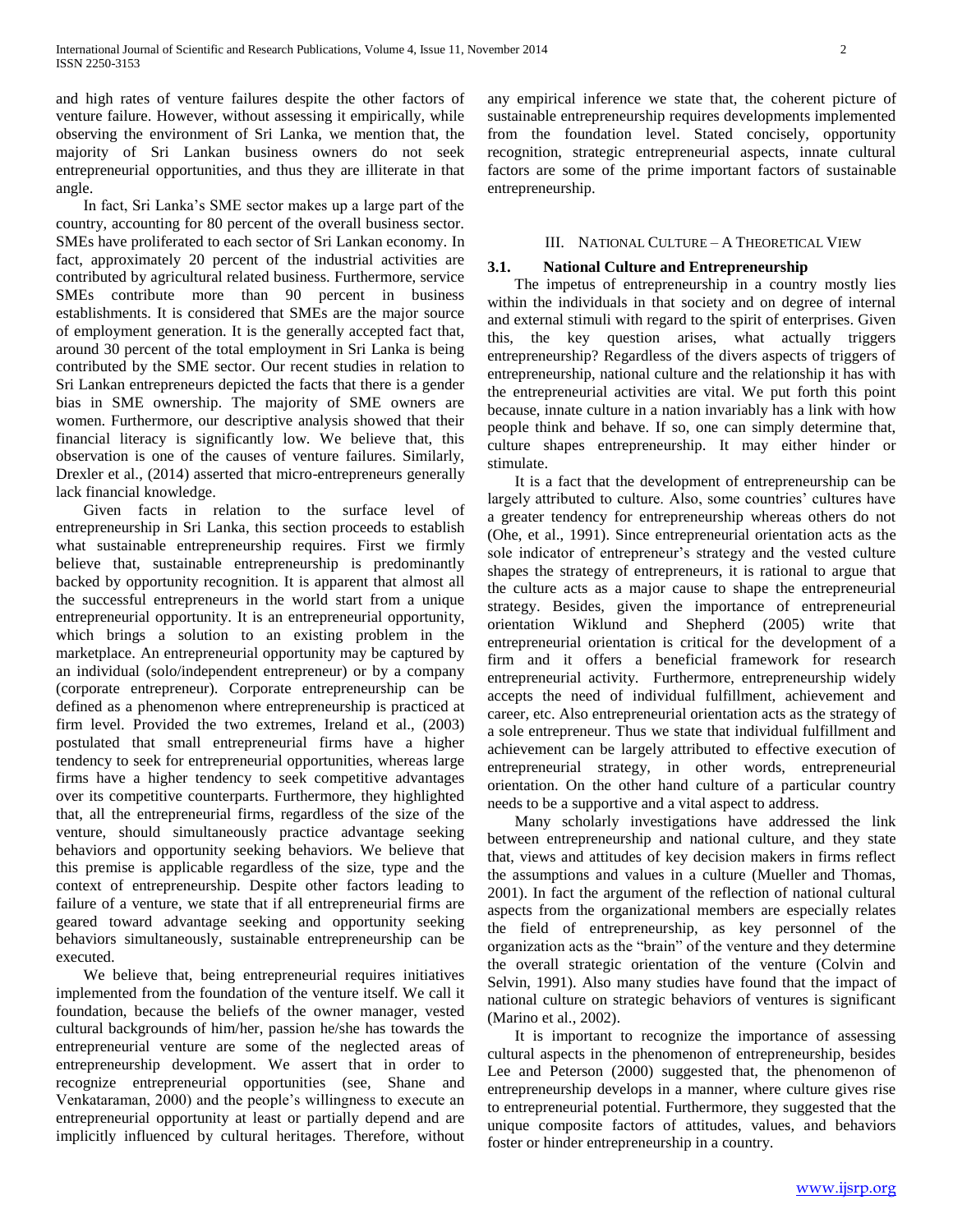# **3.2. Hofstede's Culture**

 Assessment of the relationship between national culture and entrepreneurship persist for decades (Schumpeter, 1934). Also the phenomenon has been assessed empirically (Morris, et al., 1994). However, it is important to state that the relationship between entrepreneurship and culture is not well established (Hayton et al., 2002). However, some scholars have criticized Hofstede"s (1980) work on culture basing on the principle for not being adequately describes the differences in entrepreneurial activity in different countries (Busenitz et al., 2000), but still many accept Hofstede"s work in the study of cultural values and entrepreneurship (Hayton et al., 2002).

 The phenomenon of entrepreneurship appears to be more compatible with some cultures whereas they do not with others. To identify these differences, Hofstede's (1980) cultural dimensions would be a good starting point. Hofstede, (1980) in his seminal work on culture described a set of features that influence how group of people reacts to its environment and thus differentiates group membership. In his definition of national culture, five independent dimensions were proposed in relation to national culture. Namely; power distance, uncertainty avoidance, individualism – collectivism and masculinity – femininity. (Long term orientation, check). His discovery of national culture and the relational dimensions was a result of an employee attitude survey in the 1970's. The survey was focused through a large scale research and data were collected at IBM. Basically the study"s questions were related to values and it represented mental programming of the respondent (Hofstede, 2001, p.48). Furthermore, Hoftede"s identifications were each person holds unique parts in relation to mental programming and those parts are shared with each other (Hofstede, 2001). Opposing, Mueller and Thomas (2001) suggested that Hofstede does not specifically state the relationship between culture and entrepreneurial activity, but his cultural dimensions provide a useful means to assess the relationship between cultural aspects and entrepreneurial behavior.

#### **3.3. Hofstede's Cultural Dimensions**

 *First dimension;* power distance, "[i]t indicates the extent to which a society accepts the fact that power in institutions and organizations is distributed unequally" (Hofstede, 1980. P. 45). Also he further postulated that the notion of power distance is the perception of organizational and institutional members who have less power within a country expect and accept the fact that, power has not been distributed equally (Hofstede, 2013). Elaborating more about the dimension, organizational structures with less power distance acknowledge individuals' personal ability of making decisions, whereas organizations with high power distance do not accept individuals" ability in making decisions (Hofstede, 2001)**.** 

 *Second dimension;* uncertainty avoidance, "indicates the extent to which a society feels threatened by uncertain and ambiguous situations and tries to avoid these situations by providing greater career stability, establishing more suitable rules, not tolerating deviant ideas and behaviors, and believing in absolute truths and the attainment of expertise" (Hofstede, 1980. P. 45). Furthermore, uncertainty avoidance depicts the degree or the extent to which a society deals with inherent ambiguities and complexities of life (Kreiser et al., 2010). It is said that, in countries which have high uncertainty avoidance, standardized procedures, clear structures and rules are accepted since they bring stability. In contrast, in countries which have low uncertainty avoidance, unfamiliar situation are accepted by the people. Furthermore, in low uncertainty scenarios people are less resistant to change (Hofstede, 2001).

 *Third dimension;* individualism versus Collectivism. "The third dimension encompasses individualism and its opposite, Collectivism. Individualism implies a loosely knit social framework in which people are supposed to take care of themselves and of their immediate families only, while collectivism is characterized by a tight social framework in which people distinguish between in-groups and out-groups; they expect their in-group (relatives, clan, organizations) to look after them, and in exchange for that they feel they owe absolute loyalty to it" (Hofstede, 1980. P. 45). Simply put, this dimension defines the independence of members of the society. Kreiser, et al., (2010) define individualism as the relationship between collectivity and individual in a society.

 *Fourth dimension;* Masculinity, its opposite pole, femininity. "Measurements in terms of this dimension express the extent to which the dominant values in society are "masculine" –that is, assertiveness, the acquisition of money and things, and not caring for others, the quality of life, or people" (Hofstede, 1980. P. 45). The underlying principle of this dimension is, women generally put emphasis on social factors, on the other hand men pay attention on ego goals, like money and career (Hofstede, 2001). This categorization leads to the typical question. How are people motivated? Hofstede (2001) suggests that in masculine society the prime motivator is achievement and competition, whereas, in feminine society the quality of life and caring for others are considered as the signals of success. Kreiser, et al., (2010) write masculinity as the level of self-confidence and assertiveness in a culture.

 Fifth dimension; long term versus short term orientation. "[l]ong Term Orientation stands for a society which fosters virtues oriented towards future rewards, in particular adaptation, perseverance and thrift" (Hofstede G. , 2013.P.8) whereas in short term orientation …"it stands for a society which fosters virtues related to the past and present, in particular respect for tradition, preservation of "face", and fulfilling social obligations" (Hofstede G. , 2013.P.8).

 Sixth dimension; Indulgence, its opposite pole, restraint. Hofstede (2013) asserted that, indulgence describes the characteristics of members" free gratification in relation to some desires and feelings whereas in restraint cultures, members tend to control gratification and as a result they feel less able to be happy in their lives.

Given all these dimensions of culture, Horst (1996) writes that it is not required and it is not necessarily for all the members in a society to follow all the dimensions proposed above in each aspect of their lives. Also it is important to recognize that none of the individuals will be a slave of the vested culture in a nation. This implies that there will be some individuals who often deviate from the vested cultural norms (Morrison, 2000).

#### IV. METHODOLOGY

#### **4.1. Sample and analysis techniques**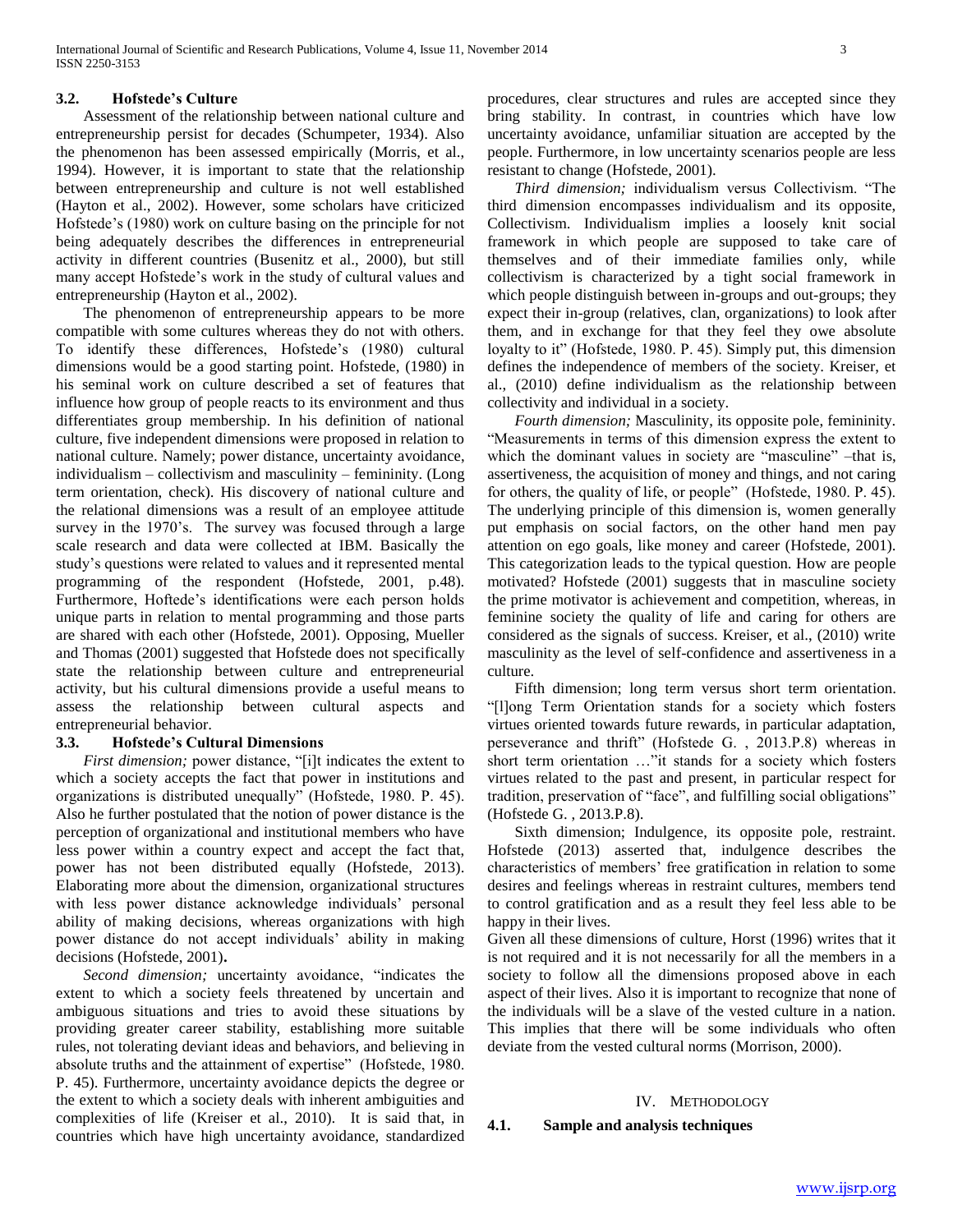As we mentioned above, this paper is enriched with an underlying problem. The problem is "is the vested culture has an impact on entrepreneurial initiatives provided the low strategic entrepreneurial aspects and low opportunity recognition in a context like Sri Lanka". To achieve this motive, we employed the Geert Hofstede"s Values Survey Module (VSM) (2013) questionnaire (Hofstede, 2013). VSM is a 30 item questionnaire developed for comparing culturally influenced values of two similar respondents from two or more countries, or sometimes regions within countries (Hofstede and Minkov, 2013). A sample of 135 entrepreneurs representing 51 entrepreneurs from Colombo district and 84 from Kegalle district (see figure one). Personally administered questionnaires were utilized to maximize response rate. However, 08 questionnaires were elicited unfilled resulting in 127 questionnaires for the study. Hofstede and Minkov (2013) suggested that, 50 respondents is the ideal size for homogeneous sample. Sampling frame of the study is the entrepreneurial database of, Small Business Development Unit, Ministry of Youth Affairs and Skills Development, Sri Lanka. Furthermore, we utilize Independent Samples Test to evaluate whether the cultural dimensions differed based on the district. The Levene"s Test for Equality of Variances is performed to measure Equality of Means of two districts.



**Figure 01: Data Collection Districts of the Study Source: Research data**

#### **4.2. Measures**

 Geert Hofstede"s Values Survey Module (VSM) (2013) questionnaire (Hofstede, 2013) provides six dimensional measures of national cultural values on the basis of four questions for each dimension resulting in 24 content questions. The rest asks the questions in relation to the demographics of the respondent such as age, educational level, nationality and etc. 4.2.1. Power Distance Index (PDI)

 As we elaborated above, "[i]t indicates the extent to which a society accepts the fact that power in institutions and organizations is distributed unequally, (Hofstede, 1980. P. 45). The questionnaire assesses PDI by means of a 5-point likert scale highlighting the questions of, the level of importance of the bosses" involvement in making work related decisions, availability of a direct supervisor who can be respected in the job, How often, in your experience, are subordinates afraid to contradict their boss (or students their teacher?) and, the level of

agreement to the statement of, An organization structure in which certain subordinates having two bosses should be avoided at all cost. The index can be calculated as follows (see, Hofstede and Minkov, 2013).

 $PDI = 35(m07 - m02) + 25(m20 - m23) + C(pd)$ 

 In which, m07 is the mean score for question number 07 and etc. Illustratively, the PDI varies within the range of 0 and 100 depicting high and low power distance values. According to Hofstede  $\&$  Minkov (2013) C(pd) is the constant value the varies along with the nature of the sample and it does not affect to the comparison of samples. Furthermore, it is chosen to shift the index score to values between 0 and 100. This constant value principle is equally applicable to all the indexes of Hofstede cultural dimensions.

4.2.2. Uncertainty Avoidance Index (UAI)

 This "indicates the extent to which a society feels threatened by uncertain and ambiguous situations and tries to avoid these situations by providing greater career stability, establishing more suitable rules, not tolerating deviant ideas and behaviors, and believing in absolute truths and the attainment of expertise" (Hofstede, 1980. P. 45). The questionnaire assesses the UAI by means of a 5-point likert scale highlighting the questions of, all in all, how would you describe your state of health these days?, How often do you feel nervous or tense? The level of agreement to the statement of, one can be a good manager without having a precise answer to every question that a subordinate may raise about his or her work, and, the level of agreement to, A company's or organization's rules should not be broken - not even when the employee thinks breaking the rule would be in the organization's best interest. The index is calculated as follows (see, Hofstede and Minkov, 2013);

 $UAI = 40(m18 - m15) + 25(m21 - m24) + C(ua)$ 

 In which, m15 is the mean score for question number 15 and etc. the UAI values range between 0 and 100 implying strong uncertainty avoidances and low uncertainty avoidances. According to Hofstede and Minkov (2013) C(ua) is the constant value that varies along with the nature of the sample and it does not affect the comparison of samples. Furthermore, it is chosen to shift the index score to values between 0 and 100.

# 4.2.3. Individualism Index (IDV)

 This dimensions provides useful means to assess independence of members in a given society. The VSM employs 04 questions to assess this aspect. The VSM employs questions such as, the level of importance of an ideal job's security of employment, the time available for the respondent to manage work and his/her personal life, the acceptance of current job by the respondents" family members and friends, and the interestingness of a job. The index can be calculated as follows (see, Hofstede and Minkov, 2013);

 $IDV = 35(m04 - m01) + 35(m09 - m06) + C(ic)$ 

 In which, m01 is the mean score of question number 01 and etc. The index normally ranges to 100 points implying high collective and individual cultures. According to Hofstede and Minkov (2013) C(ic) is the constant value that varies along with the nature of the sample and it does not affect the comparison of samples. Furthermore, it is chosen to shift the index score to values between 0 and 100.

4.2.4. Masculinity Index (MAS)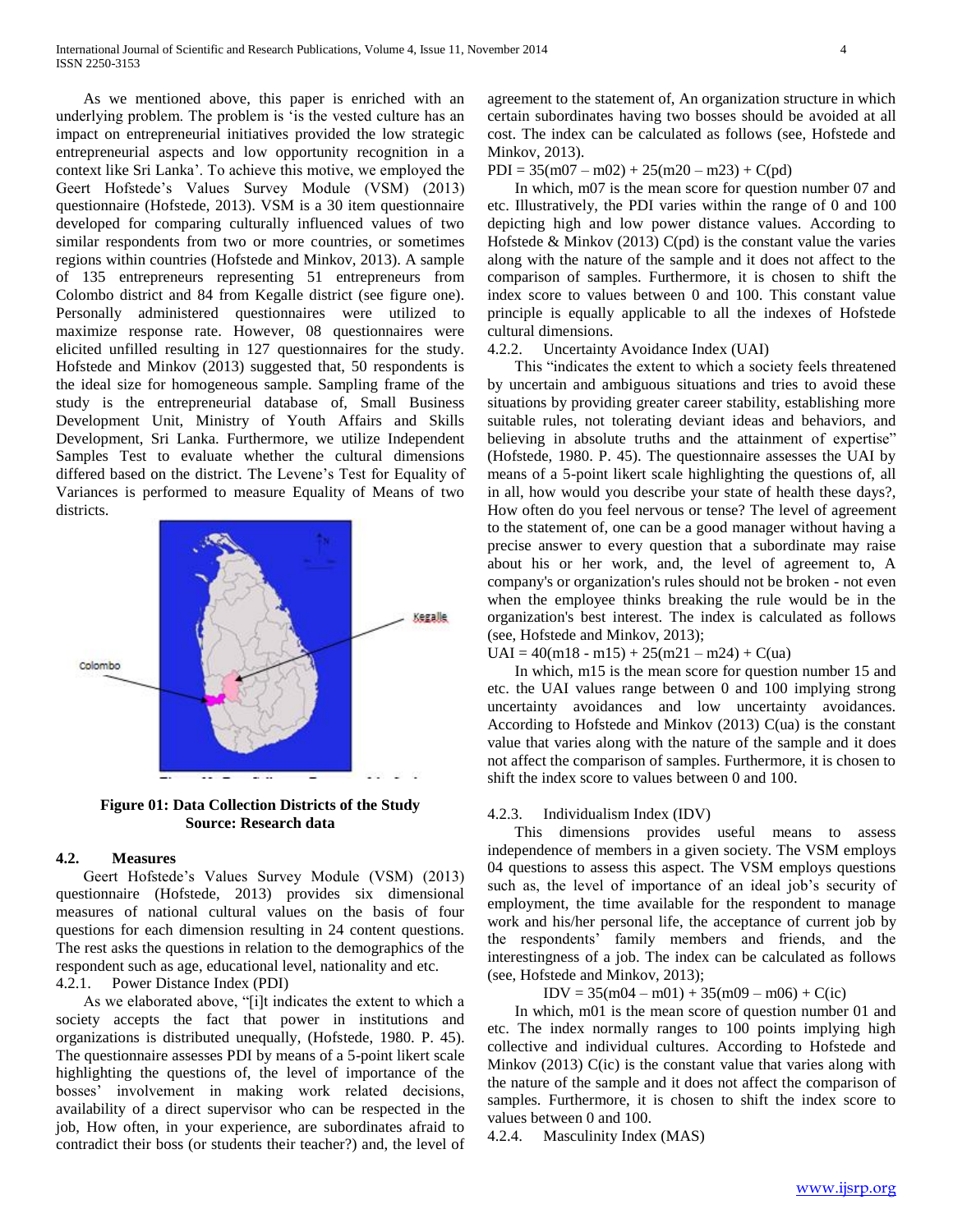Masculinity. Its opposite pole, femininity. "Measurements in terms of this dimension express the extent to which the dominant values in society are "masculine" –that is, assertiveness, the acquisition of money and things, and not caring for others, the quality of life, or people" (Hofstede, 1980. P. 45). The VSM employs 4 questions gathered via a five-point likert scale highlighting the questions of; the level of agreement to the statement of the availability of pleasant employees in a work setting in a given job, presence of recognition for good performance, living in a desirable area, and the chances of the job to get promoted. Thus the index can be computed as follows (see, Hofstede and Minkov, 2013);

#### $MAS = 35(m05 - m03) + 35(m08 - m10) + C(mf)$

 According to Hofstede & Minkov (2013) the index values have a range about 100 depicting strongly feminine and strongly masculine cultures. According to Hofstede & Minkov, C(mf) is the constant value that varies along with the nature of the sample and it does not affect to the comparison of samples. Furthermore, it is chosen to shift the index score to values between 0 and 100.

#### 4.2.5. Long Term Orientation Index (LTO)

 Hofstede G., (2011) write LTO refers to the dimension where, the choice of focus for people"s efforts. The VSM utilizes four questions to assess the dimension. The questions raise the aspects of the importance of life in helping friends, thrift. Also it assesses the respondent"s pride of being a citizen of his/her country and the level of agreement to the statement of "persistent efforts are the surest way to results'. The index is computed as, (see, Hofstede and Minkov, 2013);

 $LTO = 40(m13 - m14) + 25(m19 - m22) + C(1s)$ 

 Hofstede & Minkov (2013) write that LTO ranges between 0 and 100 showing the characteristics of long term and short term orientation. Hofstede and Minkov further assert that, C(mf) is the constant value that varies along with the nature of the sample and it does not affect the comparison of samples. Furthermore, it is chosen to shift the index score to values between 0 and 100.

#### 4.2.6. Indulgence versus Restraint (IVR)

 Indulgences refer to free gratification in relation to some feelings and desires whereas restraint refers to controlled gratification of some desires and feelings of individuals (Hofstede, 2011). The VSM uses four questions highlighting, the level of importance to the statement of mediation (having few desires) and time available for fun in relation to the individual"s personal life. Also, it assesses the magnitude to the questions of "do other people or circumstances ever prevent you from doing what you really want to?' And 'are you a happy person?'  $IVR = 35(m12 - m11) + 40(m17 - m16) + C(ir)$ 

 The value of IVR usually ranges between 0 and 100 implying the natures of high indulgence and high restraint (Hofstede and Minkov, 2013). Also, C(ir) is the constant value that varies along with the nature of the sample and it does not affect to the comparison of samples. Furthermore, it is chosen to shift the index score to values between 0 and 100.

#### V. DATA ANALYSIS AND DISCUSSION

 We agree with the fact that Sri Lankan published data on Hofstede"s cultural dimensions are available. However, Hofstede & Minkov (2013) assert that, VSM data are not comparable to published scores and VSM comparisons should be made based on matched sample respondents. Thus our analysis is based on those inferences.

## **5.1. Descriptive statistics**

 Following descriptive statistics provide useful means of interpretations in relation to entrepreneurs in Colombo and Kegalle districts. Importantly, woman participation in entrepreneurial aspects is comparatively higher in both districts. Illustratively, 27 and 79 female entrepreneurs have participated from Colombo and Kegalla districts respectively. While 19 and 02 male entrepreneurs have participated from Colombo and Kegalle districts respectively.

|       |        | Frequency | Percent | Valid Percent | Cumulative<br>Percent |
|-------|--------|-----------|---------|---------------|-----------------------|
|       | Male   | 19        |         | 41.3          |                       |
| Valid | Female |           | 58.7    | 58.7          | 100.0                 |
|       | Total  | 46        | 100.0   | 100.0         |                       |

**Table 1: Gender Contribution (Colombo District)**

*Source:* Research data

| Table 2: Gender Contribution (Kegalle District) |  |  |  |  |  |
|-------------------------------------------------|--|--|--|--|--|
|-------------------------------------------------|--|--|--|--|--|

|       |        | Frequency | Percent | Valid Percent | Cumulative |
|-------|--------|-----------|---------|---------------|------------|
|       |        |           |         |               | Percent    |
|       | Male   |           | ر. .    | ن . ک         | ن ک        |
| Valid | Female | 79        |         |               | 100.0      |
|       | Total  |           | 0.001   | 100.0         |            |

*Source:* Research data

 This gender contribution in entrepreneurial aspects from the two districts selected poses some important observations. Considering facts in relation to Asia and Pacific regions, since 2002 there is an increase of women participation in the labor force. In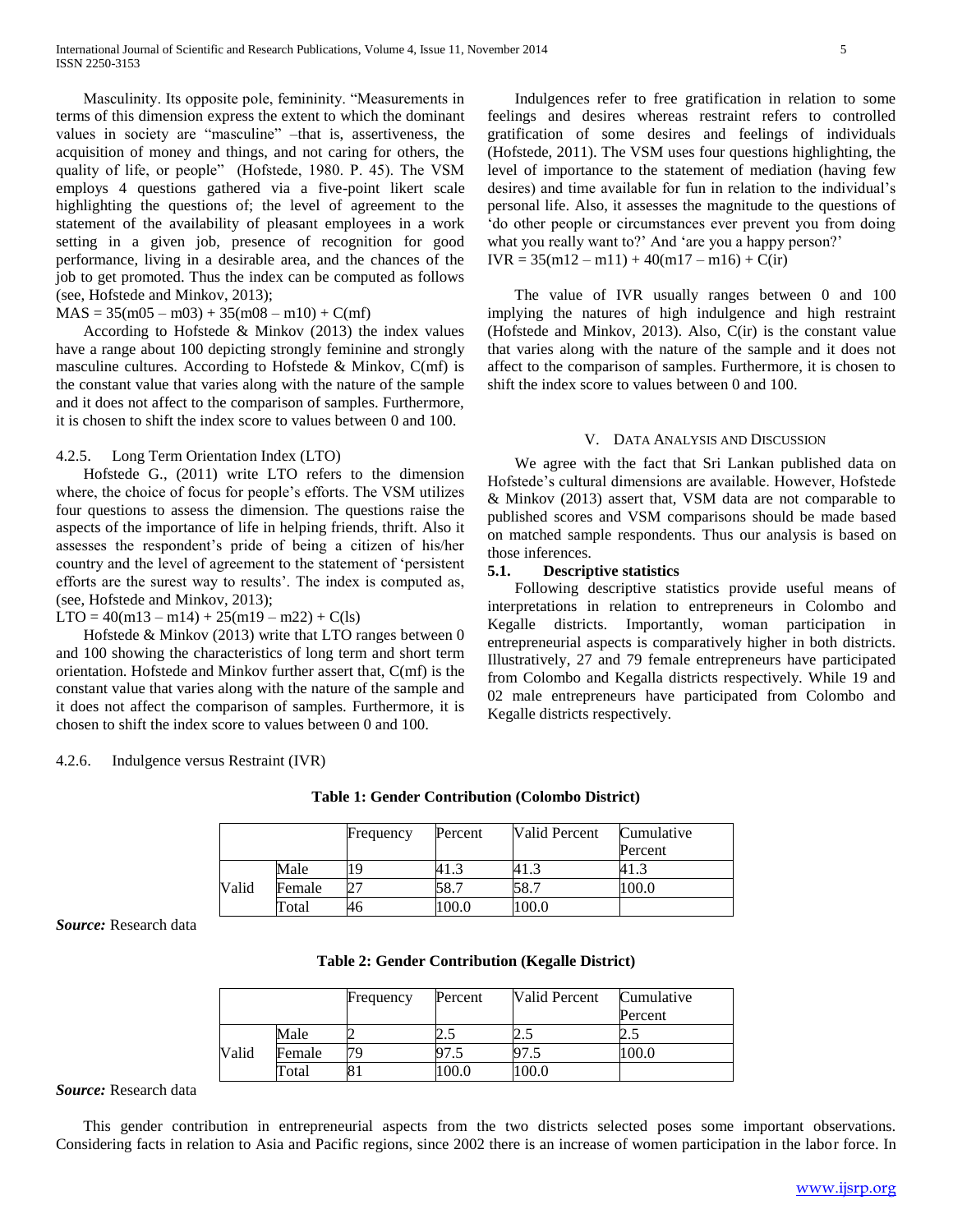our study also it has been depicted that the women"s contribution is dramatically high. We believe that this high women"s contribution in entrepreneurship has different implications. Sri Lankan households are mainly male dominated and women are meant for light work. But in contrast, this high female contribution in entrepreneurship in these two districts, in particular, with an emphasis of SME setting, has been a reason for this high female contribution despite being truly entrepreneurial. This observation is derived because, according to our statistics, age ranges of entrepreneurs lie mostly in the range of 35-59.

|       |                        | Frequency | Percent | <b>Valid Percent</b> | Cumulative |
|-------|------------------------|-----------|---------|----------------------|------------|
|       |                        |           |         |                      | Percent    |
|       | (Under 20)             |           | 2.2     | 2.2                  | 2.2        |
|       | $(20-24)$              |           |         | 2.2                  | 4.3        |
|       | $(25-29)$              |           | 2.2     | 2.2                  | 6.5        |
|       | $(30-34)$              |           | 13.0    | 13.0                 | 19.6       |
| Valid | $(35-39)$              | 11        | 23.9    | 23.9                 | 43.5       |
|       | $(40-49)$              | 16        | 34.8    | 34.8                 | 78.3       |
|       | $(50-59)$              |           | 17.4    | 17.4                 | 95.7       |
|       | $(60 \text{ or over})$ |           | 4.3     | 4.3                  | 100.0      |
|       | Total                  | 46        | 100.0   | 100.0                |            |

# **Table 3: Age ranges (Colombo District)**

*Source:* Research data

# **Table 4: Age ranges (Kegalle District)**

|       |                        | Frequency | Percent | <b>Valid Percent</b> | Cumulative |
|-------|------------------------|-----------|---------|----------------------|------------|
|       |                        |           |         |                      | Percent    |
|       | $(20-24)$              |           | 1.2     | 1.2                  | 1.2        |
| Valid | $(25-29)$              |           | 6.2     | 6.2                  | 7.4        |
|       | $(30-34)$              |           | 9.9     | 9.9                  | 17.3       |
|       | $(35-39)$              | 10        | 12.3    | 12.3                 | 29.6       |
|       | $(40-49)$              | 27        | 33.3    | 33.3                 | 63.0       |
|       | $(50-59)$              | 23        | 28.4    | 28.4                 | 91.4       |
|       | $(60 \text{ or over})$ |           | 8.6     | 8.6                  | 100.0      |
|       | Total                  | 81        | 100.0   | 100.0                |            |

*Source:* Research data

 Provided that the most entrepreneurs are female, and they range within the age range of 35-59, one can state that, these women are mothers and they have more tendencies to engage in self-income generating activities or self-employments. This poses the question that needs empirical investigation, are these female aged entrepreneurs actually and necessarily motivated to be entrepreneurial or to be a mere business owner which satisfies daily income of Sri Lankan households?

 Considering respondents" years of formal education, one can note that 13 years is the most rated category. This implies that entrepreneurs in two districts have almost completed their advanced level examinations and less number of individuals have proceeded thereafter.

|       |                  | Frequency      | Percent | Valid Percent | Cumulative |
|-------|------------------|----------------|---------|---------------|------------|
|       |                  |                |         |               | Percent    |
|       | 10 years or less | $\overline{c}$ | 4.3     | 4.3           | 4.3        |
|       | years            |                | 19.6    | 19.6          | 23.9       |
| Valid | 12 years         | 2              | 4.3     | 4.3           | 28.3       |
|       | 13 years         | 14             | 30.4    | 30.4          | 58.7       |
|       | 14 years         |                | 8.7     | 8.7           | 67.4       |
|       | 15 years         |                | 4.3     | 4.3           | 71.7       |
|       | 16 years         |                | 4.3     | 4.3           | 76.1       |
|       | years            |                | 6.5     | 6.5           | 82.6       |
|       | 18 years or over | 8              | 17.4    | 17.4          | 100.0      |
|       | Total            | 46             | 100.0   | 100.0         |            |

| Table 5: Years of formal education (Colombo district) |  |  |  |  |  |  |
|-------------------------------------------------------|--|--|--|--|--|--|
|-------------------------------------------------------|--|--|--|--|--|--|

*Source:* Research data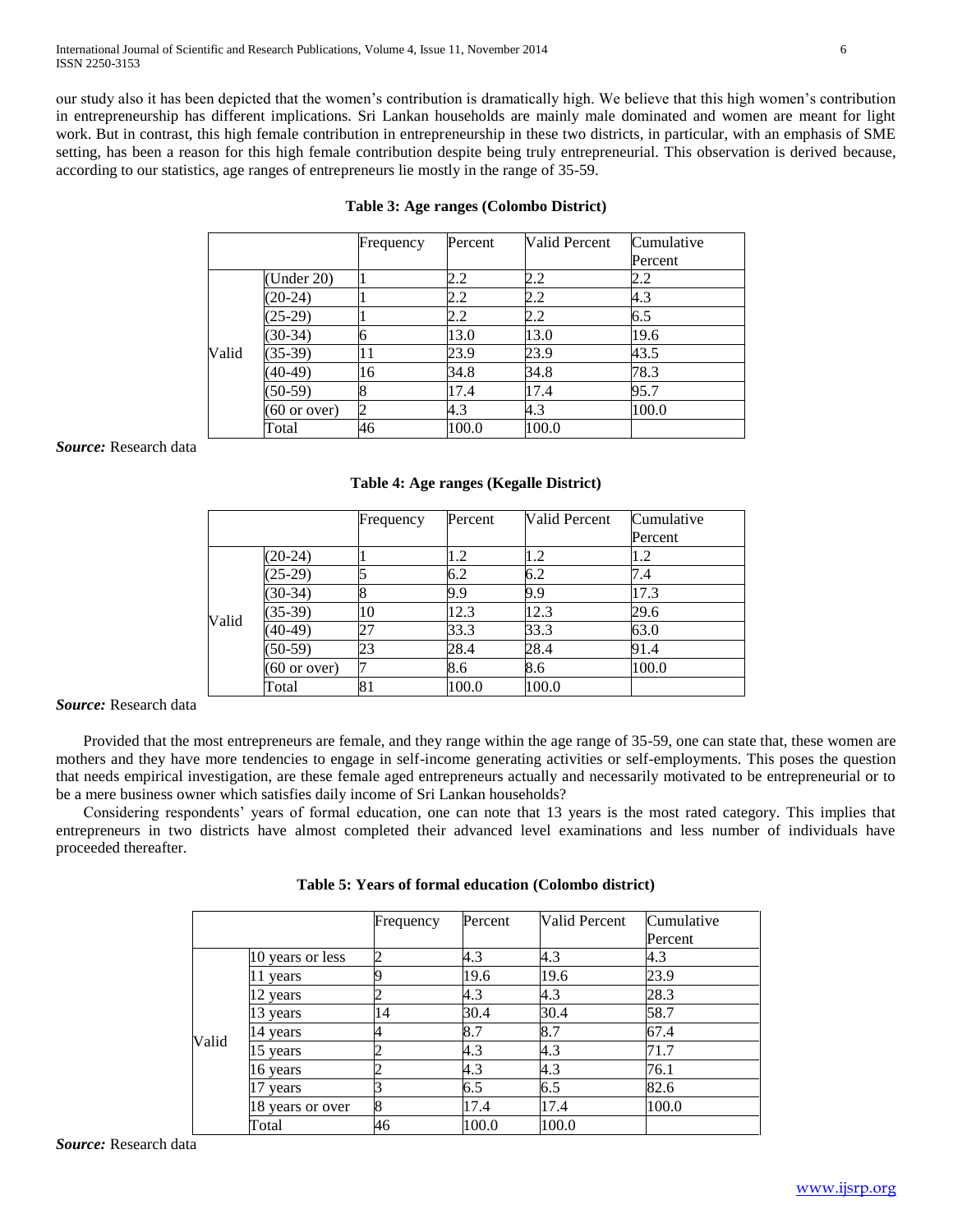|       |                  | Frequency | Percent | Valid Percent | Cumulative |
|-------|------------------|-----------|---------|---------------|------------|
|       |                  |           |         |               | Percent    |
|       | 10 years or less |           | 8.6     | 8.6           | 8.6        |
| Valid | vears            |           | 9.9     | 9.9           | 18.5       |
|       | 2 years          |           | 11.1    | 11.1          | 29.6       |
|       | 3 years          | 25        | 30.9    | 30.9          | 60.5       |
|       | 4 years          |           | 7.4     | 7.4           | 67.9       |
|       | 5 years          |           | 3.7     | 3.7           | 71.6       |
|       | 6 years          |           | 3.7     | 3.7           | 75.3       |
|       | vears            |           | 7.4     | 7.4           | 82.7       |
|       | 8 years or over  | 14        | 17.3    | 17.3          | 100.0      |
|       | Total            |           | 100.0   | 100.0         |            |

# **Table 6: Years of formal education (Kegalle district)**

*Source:* Research data

 We agree with the fact that education level and success of entrepreneurs have no direct stated relationship, rather we observe that, entrepreneurs who represented the two districts are considerably illiterate in managing finance of their business. We state without empirical investigations, financial illiteracy of entrepreneurs may be a factor in failure rates of entrepreneurs.

 Finally, considering the industry composition, notably the Colombo district held less in number for Processing of Rubber, tea, coconuts, tobacco, and other agricultural commodities, whereas in Kegalle it is substantially high. This is due to the urban and nonurban difference in two districts selected.

### **Table 7: Industry composition (Colombo district)**

|       |                                                                                                     | Frequency | Percent | Valid Percent | Cumulative<br>Percent |
|-------|-----------------------------------------------------------------------------------------------------|-----------|---------|---------------|-----------------------|
|       | Processing of Rubber, tea,<br>coconuts, tobacco, and other <sub>2</sub><br>agricultural commodities |           | 4.3     | 4.3           | 4.3                   |
|       | Tourism                                                                                             |           | 15.2    | 15.2          | 19.6                  |
|       | Clothing                                                                                            | 10        | 21.7    | 21.7          | 41.3                  |
| Valid | Textiles                                                                                            |           | 6.5     | 6.5           | 47.8                  |
|       | Information<br>technology.<br>services                                                              |           | 2.2     | 2.2           | 50.0                  |
|       | Construction                                                                                        |           | 6.5     | 6.5           | 56.5                  |
|       | other                                                                                               | 20        | 43.5    | 43.5          | 100.0                 |
|       | Total                                                                                               | 46        | 100.0   | 100.0         |                       |

*Source:* Research data

## **Table 8: Industry composition (Kegalle District)**

|       |                                                                                                      | Frequency | Percent | Valid Percent | Cumulative<br>Percent |
|-------|------------------------------------------------------------------------------------------------------|-----------|---------|---------------|-----------------------|
|       | Processing of Rubber, tea,<br>coconuts, tobacco, and other <sup>30</sup><br>agricultural commodities |           | 37.0    | 37.0          | 37.0                  |
|       | Banking                                                                                              |           | 2.5     | 2.5           | 39.5                  |
|       | Clothing                                                                                             | 35        | 43.2    | 43.2          | 82.7                  |
| Valid | Textiles                                                                                             |           | 9.9     | 9.9           | 92.6                  |
|       | Information<br>technology.<br>services                                                               |           | 1.2     | 1.2           | 93.8                  |
|       | other                                                                                                |           | 6.2     | 6.2           | 100.0                 |
|       | Total                                                                                                | 81        | 100.0   | 100.0         |                       |

*Source:* Research data

**5.2. Geert Hofstede's Cultual Dimensions for Colombo and Kegalle Districts in Sri Lanka.**

 According to the figure two of the analysis, one can note that Sri Lanka has been recognized as a country with high levels of power distances. Focally, entrepreneurs who participated in the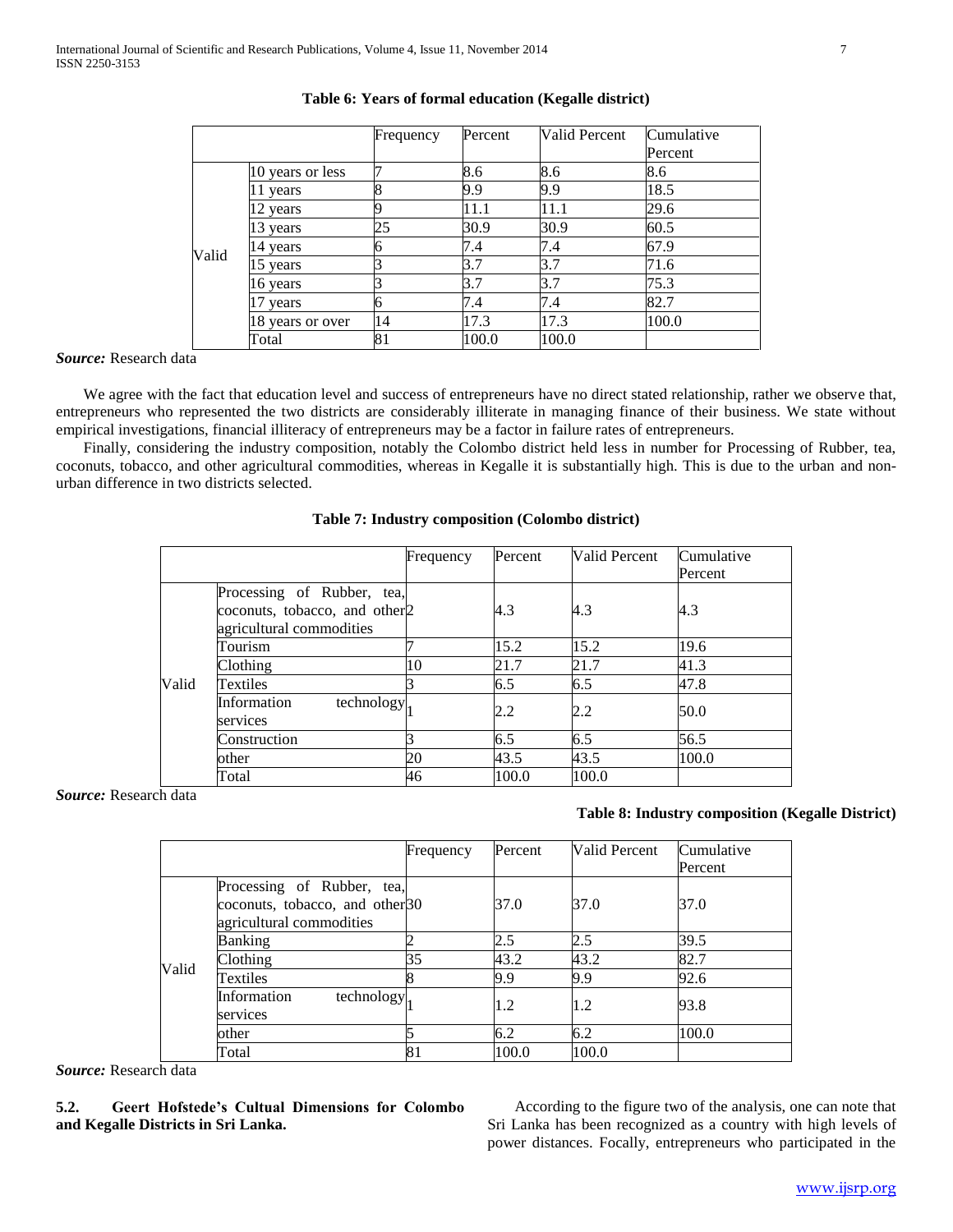current study hold the similar characteristic of high power distance. Power Distance Index (PDI) of Colombo and Kegalle hold 80 and 95 PDI. These values imply that entrepreneurial firms in general of two districts considered are not acknowledging participative decision making culture. Simply put this is the dispersion of power in an organization. If an organization tends to be high power distant, it implies that there is an apparent distance among the individuals in decision making. This scenario links to empowerment of an individual as well. Simply empowerment refers to the result an individual may feel when they become part of the decision making process. The participative decision making culture in an organization takes collective decisions. All the managerial and non-managerial positions contribute to the decision making considering the levels and the authority they hold and thus leads to positive outcomes. High power distance further depicts that firms operate in a centralized environment, with strong hierarchies. Also bosses expect their respect in their authority.



**Figure 02: National Cultural Dimensions Source: Research data**

 As we mentioned above, uncertainty avoidance depicts the degree or the extent to which a society deals with inherent ambiguities and complexities of life (Kreiser et al., 2010). Putting it simple, the dimension refers to the strength of ties people have with others in organizations. The high side of this dimension is referred to as individualism and the other refers to collectivism. The values of the Colombo and Kegalle districts were somewhat moderate in ratings. 35 and 32 values of Individualism (IDV) imply that, the entrepreneurs are cultivating on their skills and they are trying to become masters in their business dealings. According to Geert Hofstede"s calculations he has rated IDV dimension as 35. These values depict Sri Lanka as a country that holds characteristics of a collective culture. In a society like Sri Lanka, it is evident that, people always acknowledge commitment to the family, to the work group and etc. overriding rules and regulations, people in a collective society accept loyalty.

 Generally, Masculinity (MAS) refers to degree of competition, success and achievement, in a society. Whereas, the low score (usually referred as feminine) depicts the dominant values of quality of life and caring for others. Being feminist, people are restricted to stand in front of a crowd. According to our analysis, entrepreneurs of Colombo and Kegalle districts have characteristics of a feminine society. Being feminine, it holds the characteristic of female dominance. This is observable from our analysis as well. Respective values of 27 and 79 female of Colombo and Kegalle show these societies to be feminine. In a feminine society these women are more admirable and respected.

According to Hofstede"s calculations, MAS index for Sri Lanka holds 10. Thus we state that, the sub societies of Colombo and Kegalle hold the same characteristics of the whole island.

 The dimension of Uncertainty Avoidance (UAI) index stresses that people in a desired society act with uncertainty about the future prospects of the society. They exist in a dilemma as to whether we are going to control the future or are we going to let what is meant to be happening. This ambiguous situation brings anxiety to a society and different cultures cope with anxiety in different ways. Relatively moderate levels of UAI in Colombo (UAI=45) and Kegalle (UAI=39) depict that, these two societies do not show strong preference in relation to UAI. Simply said, members of the societies are not threatened by anxiety. The possible consequences of such moderate levels of UAIs are entrepreneurs in Colombo and Kegalle tend to run their business informally. Due to the low uncertainty about the future, they tend to establish long term plans in their business with acceptance of risk and change.

 Long Term Orientation (LTO) index of a given society expresses the degree to which the relationship one can have with his past, present and his/her future. A society which holds a low value in this dimension prefer to be satisfied with timely honored traditions whereas high scored societies initiate more pragmatic approaches. High LTO culture always encourages thrift and efforts in relation to modern education. The values of 45 for Colombo and 17 for Kegalle, does not show a strong preference to LTO. This intermediate level of LTO depicts that, equality is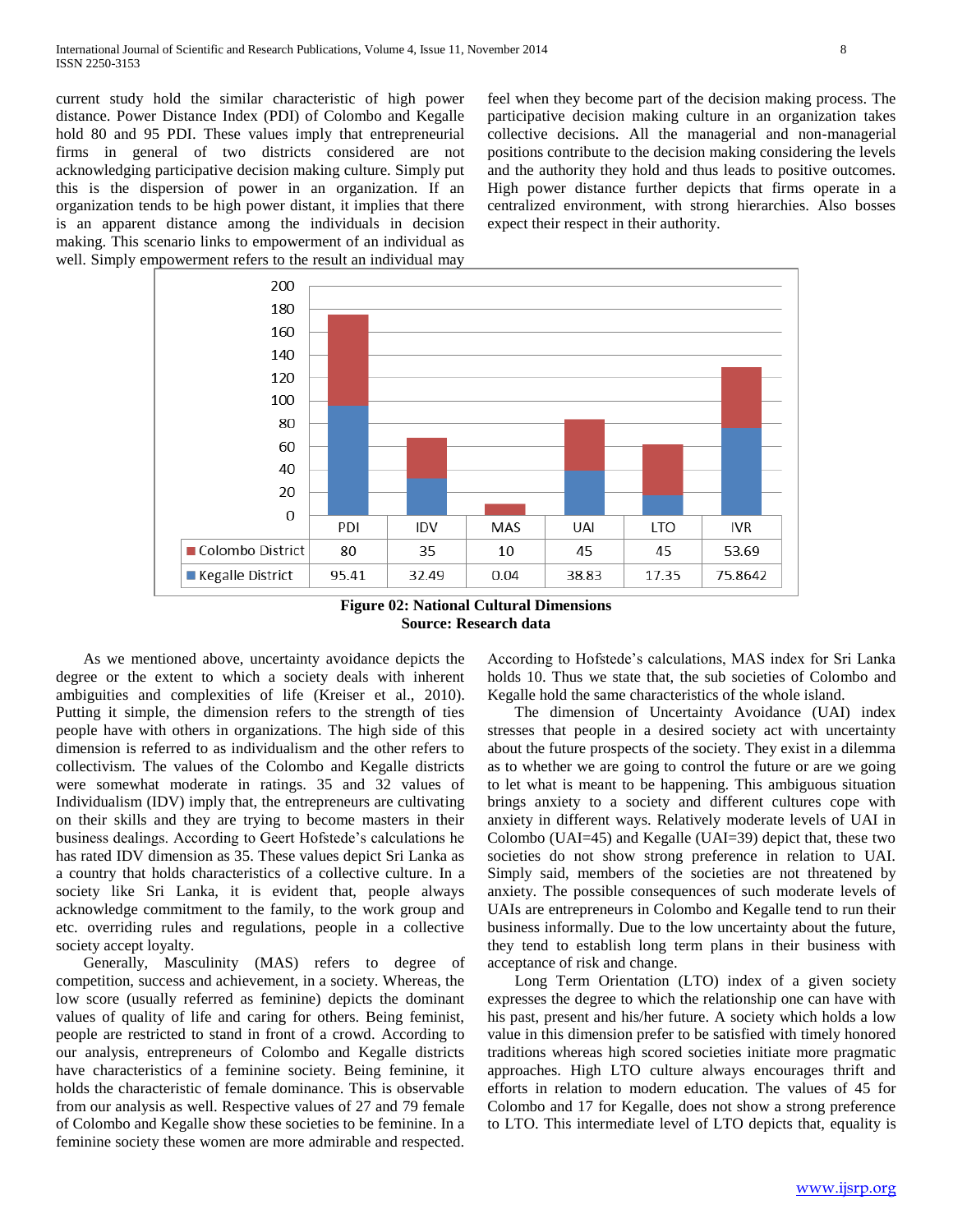promoted among the society with a greater emphasis on individualism and creativity.

 Indulgence versus Restraint (IVR) index refers to degree of free gratification. If a society is allowing free gratification in relation to some feelings and desires that society is referred to as indulgent, whereas controlled gratification of some desires and feelings are referred to as restraint. According to our analyses IVR values of 54 (Colombo) and 76 (Kegalle) depict high indexes. These values exhibit people of two districts who have a high tendency to fulfill their impulses and desires. Simply put, they are happy. With a greater emphasis on leisure activities, they are more towards optimism. The inferences of IVR in two districts have important implications. Their happy life would possibly increase their entrepreneurial motive.

 Referring to the table 12, we state that Levene's Test for Equality of Variances is not violated in all the indexes culture. Or the t test for Equal Variances Assumed is statistically not significant at  $\alpha = .05$  (Because; PDI=p.175>0.05, IDV=p.834>0.05, MAS=p.351>0.05, UAI=p.584>0.05, LTO= $p.013$  $> 0.05$ , and IVR= $p.104$  $> 0.05$ ) and thus we affirm equal variances of all the dimensions. Finally, we claim that, since all the p values are greater than 0.05 and thus there is no any significant differences of cultural dimensions between the two districts of Colombo and Kegalle. Said statistically, though apparent differences exist, those are not statistically proven.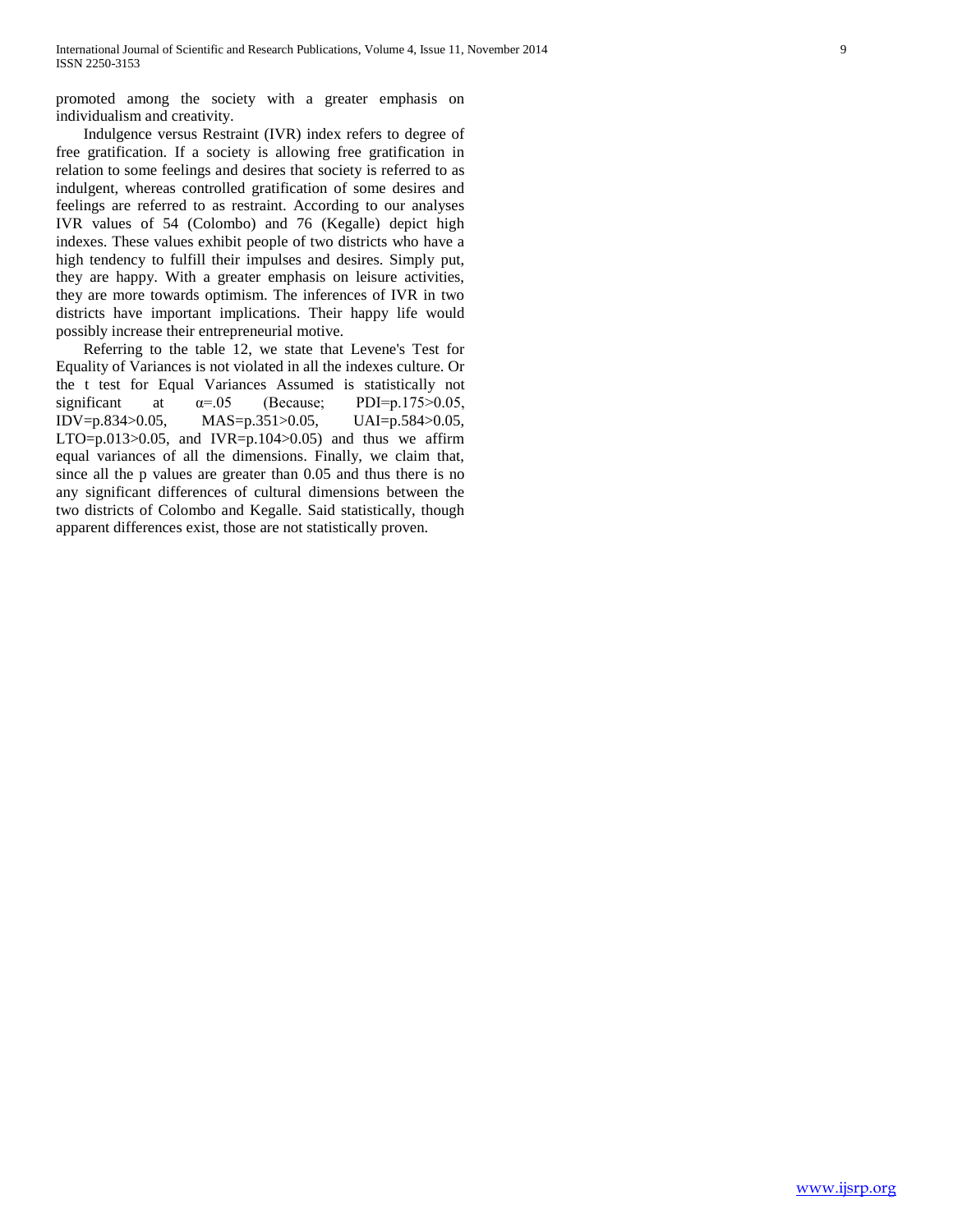# **Table 9: Independent Samples Test**

|            |                                     | Levene's<br><b>Equality of Variances</b> | Test |          | fort-test for Equality of Means |                 |                    |                           |                                            |          |
|------------|-------------------------------------|------------------------------------------|------|----------|---------------------------------|-----------------|--------------------|---------------------------|--------------------------------------------|----------|
|            |                                     |                                          | Sig. |          | df                              | Sig.<br>tailed) | (2-Mean Difference | Std.<br><b>Difference</b> | Error95% Confidence Interval<br>Difference | of the   |
|            |                                     |                                          |      |          |                                 |                 |                    |                           | Lower                                      | Upper    |
|            | variances.222<br>Equal<br>assumed   |                                          | 639  | 1.364    | 125                             | 175             | $-15.83065$        | 11.60976                  | -38.80780                                  | 7.14650  |
| PDI        | Equal variances not<br>assumed      |                                          |      | 1.389    | 98.842                          | 168             | $-15.83065$        | 11.40013                  | -38.45143                                  | 6.79013  |
|            | variances 1.254<br>Equal<br>assumed |                                          | .265 | .210     | 125                             | .834            | 2.27322            | 10.83687                  | -19.17429                                  | 23.72072 |
| <b>IDV</b> | Equal variances not<br>assumed      |                                          |      | .205     | 86.830                          | .838            | 2.27322            | 11.11048                  | -19.81068                                  | 24.35711 |
| <b>MAS</b> | variances.427<br>Equal<br>assumed   |                                          | .515 | .936     | 125                             | .351            | 9.95706            | 10.63329                  | $-11.08753$                                | 31.00165 |
|            | Equal variances not<br>assumed      |                                          |      | .899     | 82.784                          | .371            | 9.95706            | 11.07475                  | 12.07103                                   | 31.98514 |
|            | variances.213<br>Equal<br>assumed   |                                          | .646 | .549     | 125                             | .584            | 5.96216            | 10.85480                  | $-15.52083$                                | 27.44515 |
| <b>UAI</b> | Equal variances not<br>assumed      |                                          |      | .542     | 90.143                          | .589            | 5.96216            | 10.99240                  | -15.87569                                  | 27.80000 |
|            | variances.030<br>Equal<br>assumed   |                                          | .862 | 2.513    | $\overline{125}$                | .013            | 27.62748           | 10.99341                  | 5.87016                                    | 49.38480 |
| <b>LTO</b> | Equal variances not<br>assumed      |                                          |      | 2.586    | 101.888                         | .011            | 27.62748           | 10.68206                  | 6.43939                                    | 48.81558 |
| <b>IVR</b> | variances.062<br>Equal<br>assumed   |                                          | .803 | $-1.639$ | 125                             | 104             | $-22.16855$        | 13.52917                  | -48.94446                                  | 4.60736  |
|            | Equal variances not<br>assumed      |                                          |      | $-1.688$ | 102.163                         | .094            | -22.16855          | 13.13357                  | -48.21843                                  | 3.88134  |
| Source:    |                                     |                                          |      |          |                                 | Research        |                    |                           |                                            | data     |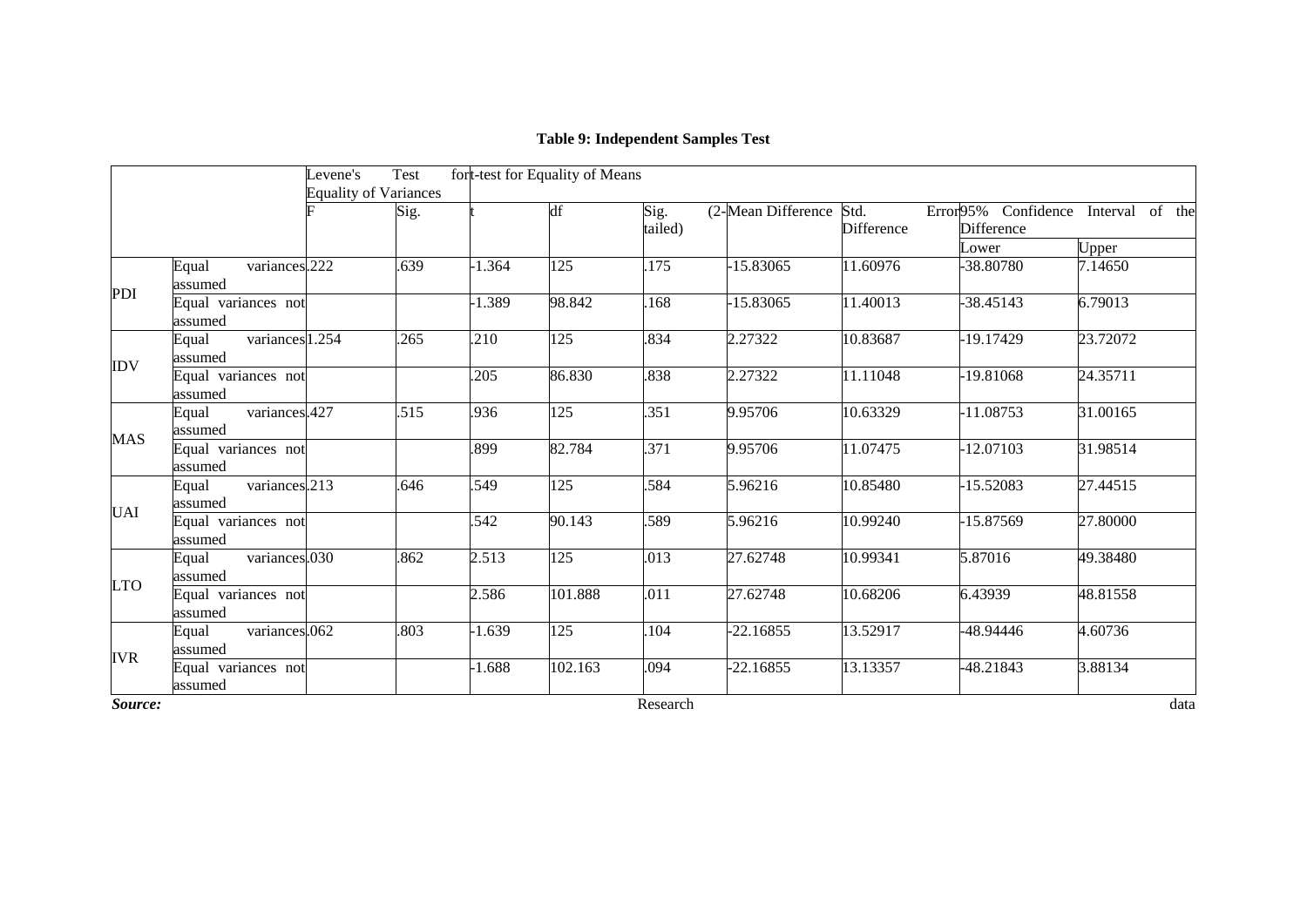#### VI. CONCLUSION

 In this working paper, we set out to identify some important observation in Sri Lanka. That is whether the vested culture in Sri Lanka has an implication to be entrepreneurial. It is important that, being entrepreneurial typically requires opportunity seeking and advantage seeking behaviors (Ireland et al., 2003). They further argued that, regardless of the size of the venture these two dimensions should be practiced simultaneously. Provided this fact, this paper is expected to add a small contribution to a context specific problem. That is whether the considerable rate of entrepreneurial venture failure has an impact from the vested cultural backgrounds. One can argue that, there is no direct impact, but we state that, national cultural background has important implications on entrepreneurial development (see; House et al., 2004).

 Therefore, we employed Geert Hofstede"s national cultural dimensions in two districts in Sri Lanka. Based on 127 entrepreneurs we derived respective indexes for each dimension of the model. Perhaps most notably, the high value of power distance in both districts implies some of the factors which hinder entrepreneurial aspects. We accept that the majority of Sri Lankan entrepreneurial ventures are driven by few members. But provided the fact that entrepreneurial ventures typically comprehend the value of expansion, the high power distance may act as a restraining factor to stimulate entrepreneurship.

 In contrast to that, we identified that Sri Lankan entrepreneurs associate with a collective culture. This may either act as restraining force or a driving force of entrepreneurship. Lumpkin and Dess (1996) in their work highlighted autonomy as a dimension which depicts entrepreneurial orientation. This defines the independence of the entrepreneur in relation to decision making. Thus we affirm that, in a collective culture autonomy is hindered. However, autonomy as a dimension has different implications to venture performance.

 In our analysis, we observed that the majority of entrepreneurs who participated to the study are female. Also, we noted that entrepreneurs in these two districts held the characteristics of being feminine. In relation to uncertainty avoidance we noted that Sri Lankan entrepreneurs are not threatened by anxiety allowing them to develop long term objectives of the venture. This inference is very important in relation to sustainable business practices. Long term orientation with a clear strategy provides a clear basis for a venture to compete effectively. Thus we identify long term orientation of Sri Lankan entrepreneurs acting as a driving force to be entrepreneurial. Furthermore, we observed that the high index of Indulgence provide inferences of a happy society. Thus we state that this actually motivates entrepreneurial aspects.

 In conclusion, we set out a direction for further research. We observed that Sri Lanka as a nation holds characteristics of collectivism. Provided what Lumpkin and Dess (1996) proposed, autonomy can be identified as a dimension which defines independence of an entrepreneur. Thus we integrate collectivism culture and autonomy as a dimension of entrepreneurial orientation and state that the link between being collective and the relation it has with autonomy would provide a good avenue for future research. Also, we observed that, in a country like Sri Lanka, opportunity seeking behavior and advantage seeking behavior are less in practice among entrepreneurs, and thus less entrepreneurial. Also we noted that Sri Lankan entrepreneurs are mostly female. The relationship between female entrepreneurship and the less entrepreneurial behavior (less opportunity seeking and less advantage seeking) would be an interesting context specific problem to address.

#### **Nomenclature**

SME Small and Medium Size Enterprise

#### **REFERENCES**

- [1] Busenitz, L.W., Gómez, C. & Spencer, J.W., 2000. Country Institutional Profiles: Unlocking Entrepreneurial Phenomena. Academy of Management Journal, 43(5), pp.994-1003.
- [2] Colvin, J.G. & Selvin, D.P., 1991. A conceptual model of entrepreneurship as firm behaviour. Entrepreneurship Theory and Practice, 10(1), pp.7-25.
- [3] Dissanayake, D.M.N.S.W. & Semasinghe , D.M., 2014. Is Culture a Restraining or a Driving Force for Entrepreneurship in Sri Lanka?. African Journal of History and Culture (paper in review).
- [4] Drexler, Alejandro, Fischer, G. & Schoar, A., 2014. Keeping it simple: Financial literacy and rules of thumb." American Economic Journal: Applied Economics, 6(2), pp.1-31.
- [5] Hayton, J.C., George, G. & Zahra, S.A., 2002. National Culture and Entrepreneurship: A Review of Behavior Research. Entrepreneurship Theory and Practice (Summer), 26(4), pp.33-52.
- [6] Hofstede, G., 1980. Culture and Organizations. International Studies of Management & Organization, pp.15–41.
- [7] Hofstede, G., 2001. Culture's Consequences: Comparing Values, Behaviors, Institutions, and Organizations Across Nations. 2nd ed. Thousand Oaks: CA: Sage.
- [8] Hofstede, G., 2011. Dimensionalizing cultures: The Hofstede model in context. Online readings in psychology and culture, 2(1), p.8.
- [9] Hofstede, G., 2013. The Hofstede Centre. [Online] Available at: http://geert-hofstede.com/dimensions.html [Accessed 12 December 2013].
- [10] Hofstede, G., 2013. Values Survey Module 2013. Geert Hofstede.
- [11] Hofstede, G. & Minkov, M., 2013. Values Survey Model Manual. Geert Hofstede.
- [12] Horst, V.H., 1996. The Low Sky: Understanding the Dutch. Den Haag: Scriptum Books.
- [13] House, R.J. et al., 2004. Culture, leadership and organizations: The GLOBE study of 62 societies. Thousand Oaks: CA: Sage Publications.
- [14] Ireland, R.D., Hitt, M.A. & Sirmon, D.G., 2003. A model of strategic entrepreneurship: The construct and its dimensions. Journal of management, 29(6), pp.963-989.
- [15] Kreiser, P.M., Marino, L.D., Dickson, P. & Weaver, K.M., 2010. Cultural Influences on Entrepreneurial Orientation: The Impact of National Culture on Risk Taking and Proactiveness in SMEs. Entrepreneurship Theory and Practice, 34(5), pp.959-84.
- [16] Lee, S.M. & Peterson, S.J., 2000. Culture, entrepreneurial orientation, and global competitiveness. Journal of World Business, 35(4), pp.401–16.
- [17] Lumpkin, G.T. & Dess, G.G., 1996. Clarifying the entrepreneurial orientation construct and linking it to performance. Academy of management Review, 21(1), pp.135-72.
- [18] Marino, L., Strandholm, K., Steensma, H.K. & Weaver, K.M., 2002. The moderating effect of national culture on the relationship between entrepreneurial orientation and strategic alliance portfolio effectiveness. Entrepreneurship Theory and Practice, 26(4), pp.145–61.
- [19] Morris, M.H., Davis, D.L. & Allen, J.W., 1994. Fostering corporate entrepreneurship: Cross-cultural comparisons of the importance of individualism versus collectivism. Journal of International Business Studies, First quarter, 25(1), pp.65-89.
- [20] Morrison, A., 2000. Entrepreneurship: what triggers it? International Journal of Entrepreneurial Behaviour & Research, 6(2), pp.59-71.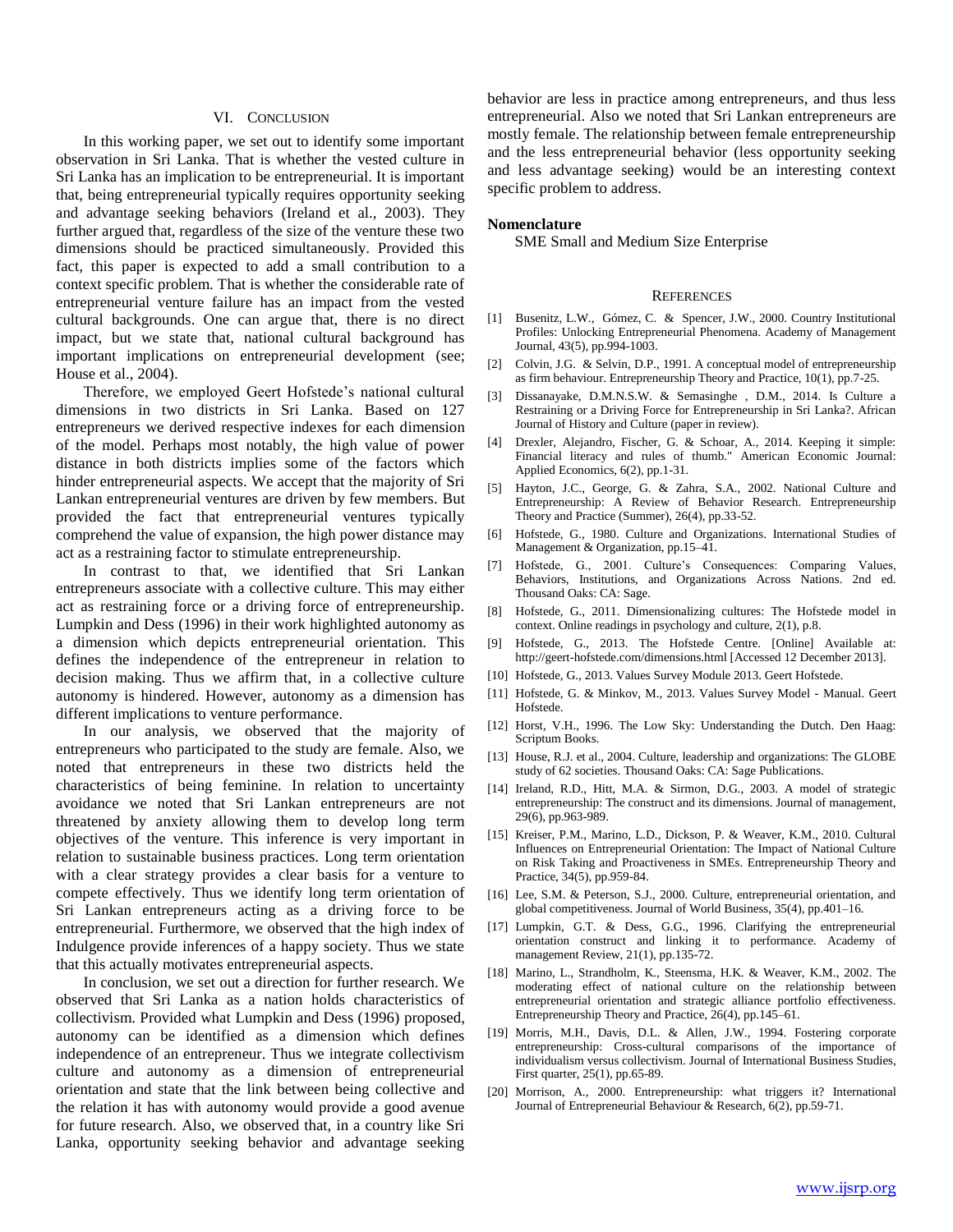- [21] Mueller, S.L. & Thomas, A.S., 2001. Culture and Entrepreneurial Potential: A Nine Country Study of Locus of Control and Innovativeness. Journal of Business Venturing, 16(1), pp.51–75.
- [22] Ohe, T., Honjo, S., Oliva, M. & MacMillan, I.C., 1991. Entrepreneurs in Japan and Silicon Valley: A study of perceived difference. Journal of Business Venturing, 6(2), pp.135-44.
- [23] Schumpeter, J., 1934. The theory of economics development. Cambridge, MA.
- [24] Shane, S. & Venkataraman, S., 2000. The promise of entrepreneurship as a field of research. Academy of Management Review, 25(1), pp.217–26.
- [25] Wiklund, J. & Shepherd, D., 2005. Entrepreneurial orientation and small business performance: a configurational approach. Journal of Business Venturing, 20, pp.71-91.

#### **Annex**

#### **Means for Cultural Dimensions**

#### **(Source: Research data)**

| <b>Items</b>                                                                                 | Colombo           | <b>Kegalle</b>    |
|----------------------------------------------------------------------------------------------|-------------------|-------------------|
| <b>Power Distance</b>                                                                        |                   |                   |
| be consulted by your boss in decisions involving your work                                   | 1.65              | 1.75              |
| have a boss (direct superior) you can respect                                                | 1.80              | 1.76              |
| How often, in your experience, are subordinates afraid to contradict their boss (or students | 2.30              | 2.39              |
| their teacher?)                                                                              |                   |                   |
| An organization structure in which certain subordinates have two bosses should be            | 3.17              | 2.82              |
| avoided at all cost                                                                          |                   |                   |
| Individualism                                                                                |                   |                   |
| have security of employment                                                                  | 1.78              | 1.74              |
| have sufficient time for your personal or home life                                          | 1.91              | 1.37              |
| have a job respected by your family and friends                                              | 2.13              | 1.75              |
| do work that is interesting                                                                  | 1.47              | 1.66              |
| <b>Masculinity</b>                                                                           |                   |                   |
| have pleasant people to work with                                                            | 1.76              | 2.04              |
| get recognition for good performance                                                         | 1.82              | 1.92              |
| live in a desirable area                                                                     | 2.15              | 1.71              |
| have chances for promotion                                                                   | $\overline{2}$    | 2.03              |
| <b>Uncertainty Avoidance</b>                                                                 |                   |                   |
| All in all, how would you describe your state of health these days?                          | $\overline{2}$    | 2.13              |
| How often do you feel nervous or tense?                                                      | $\overline{3.30}$ | $\overline{3.19}$ |
| One can be a good manager without having a precise answer to every question that a           | 2.93              | 2.34              |
| subordinate may raise about his or her work                                                  |                   |                   |
| A company's or organization's rules should not be broken - not even when the employee        | 2.91              | 2.95              |
| thinks breaking the rule would be in the organization's best interest                        |                   |                   |
| <b>Long Term Orientation</b>                                                                 |                   |                   |
| doing a service to a friend                                                                  | 2.19              | 1.85              |
| thrift (not spending more than needed)                                                       | 1.56              | $\overline{2}$    |
| How proud are you to be a citizen of your country?                                           | 1.84              | 1.98              |
| Persistent efforts are the surest way to results                                             | 1.63              | 1.62              |
| Indulgence                                                                                   |                   |                   |
| moderation: having few desires                                                               | 2.23              | 2.45              |
| keeping time free for fun                                                                    | 2.36              | 2.32              |
| Do other people or circumstances ever prevent you from doing what you really want to?        | 3.26              | 3.41              |

**AUTHORS** 

**First Author** – Dissanayake D.M.N.S.W, Lecturer (Probationary), Department of Commerce and Financial Management, Faculty of Commerce and Management Studies, University of Kelaniya, Sri Lanka, srinath@kln.ac.lk **Second Author** – Semasinghe D.M, Senior Lecturer, Department of Commerce and Financial Management, Faculty of Commerce and Management Studies, University of Kelaniya, Sri Lanka, semasinghe@kln.ac.lk